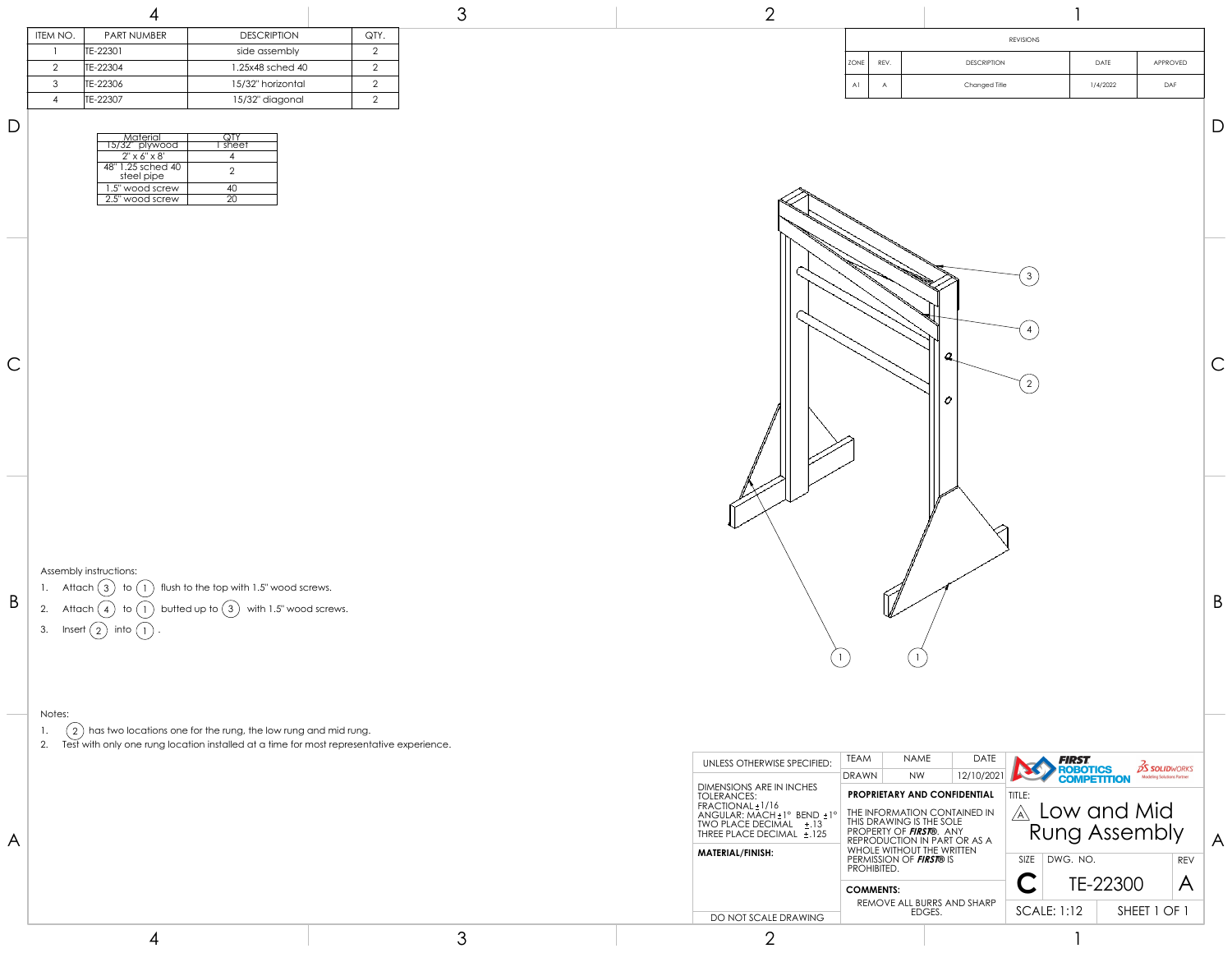- 1. Attach $\begin{pmatrix} 2 \end{pmatrix}$  to  $\begin{pmatrix} 1 \end{pmatrix}$  with 1.5" wood screws..
- 2. Attach the  $\binom{1}{1}$  to  $\binom{1}{1}$  together with 2.5" wood screws.
- 3. Attach  $\binom{3}{2}$  to  $\binom{2}{2}$  with 1.5" wood screws.

| $\overline{D}$ |                                                                                                             |                       |                                             | $\Box$             |
|----------------|-------------------------------------------------------------------------------------------------------------|-----------------------|---------------------------------------------|--------------------|
| $\overline{C}$ | $\circ$<br>$\circ$                                                                                          | $\bigcirc$<br>$\circ$ | $\cal O$<br>$\mathcal{O}$<br>$\overline{2}$ | $\curvearrowright$ |
| B              | Notes:<br>1. Attach 2 to 1 with 1.5" wood screws. .<br>2. Attach the 1 to 1 together with 2.5" wood screws. |                       | (3)                                         | $\mathsf B$        |
|                | $3 + t \cosh(2) + \cosh(2)$<br>with 15" would occur                                                         |                       |                                             |                    |

| ITEM NO. | <b>PART NUMBER</b> | <b>DESCRIPTION</b> |  |
|----------|--------------------|--------------------|--|
|          | TE-22302           | 2x6 upright        |  |
|          | TE-22303           | Plywood outrigger  |  |
| 3        | TE-22305           | 2x6 foot           |  |



4

3



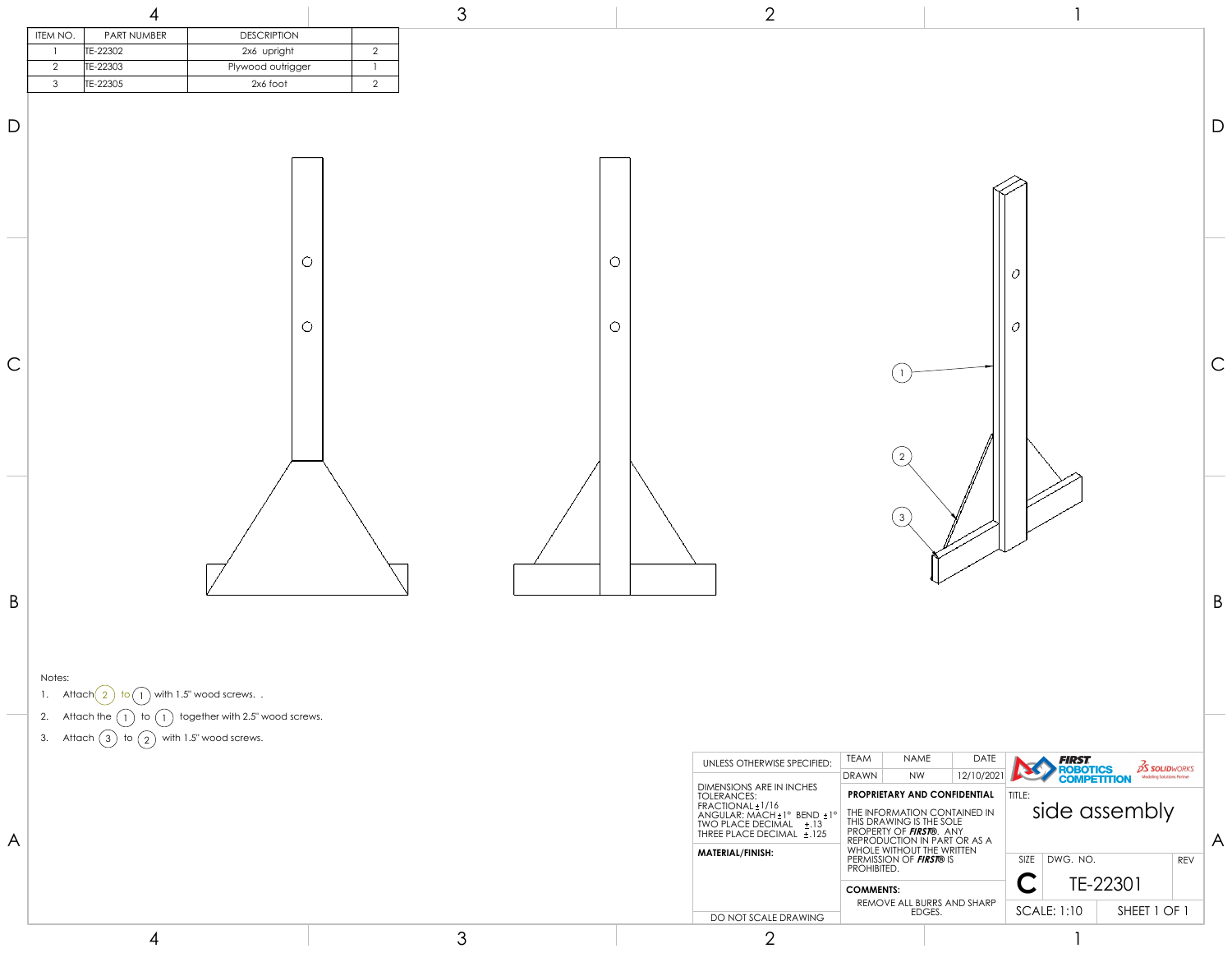



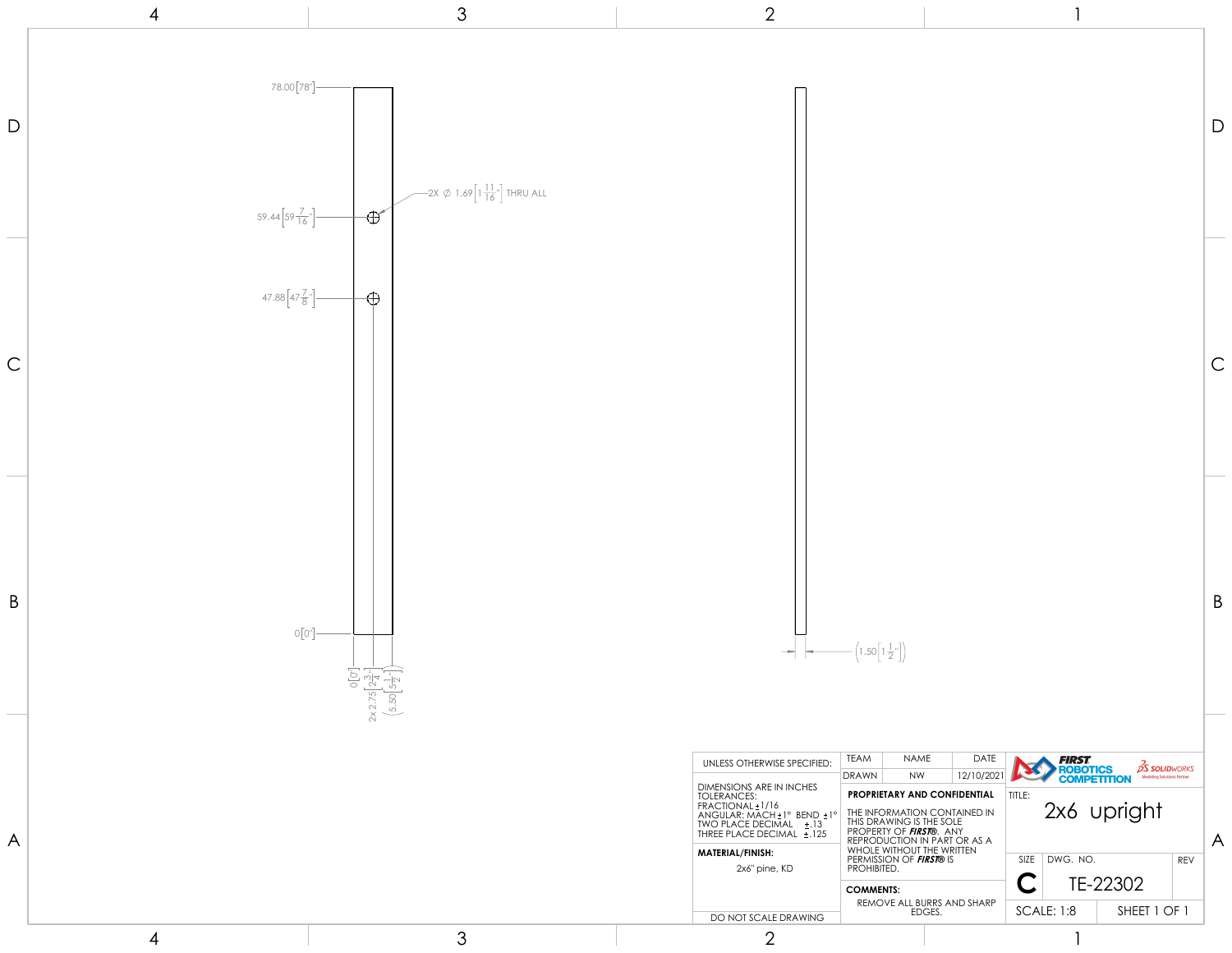

| $\left(47 \text{in} \left[\frac{15}{32} \right]\right)$<br>36.00in [36"]<br><b>TEAM</b><br><b>NAME</b><br>DATE<br><b>FIRST.<br/>ROBOTICS<br/>COMPETITION</b><br>UNLESS OTHERWISE SPECIFIED:<br>12/10/2021<br><b>NW</b><br><b>DRAWN</b> |  |  |  |                                            |
|----------------------------------------------------------------------------------------------------------------------------------------------------------------------------------------------------------------------------------------|--|--|--|--------------------------------------------|
|                                                                                                                                                                                                                                        |  |  |  | $\frac{2}{2}$ SOLI<br><b>Modeling Solu</b> |
|                                                                                                                                                                                                                                        |  |  |  |                                            |
|                                                                                                                                                                                                                                        |  |  |  |                                            |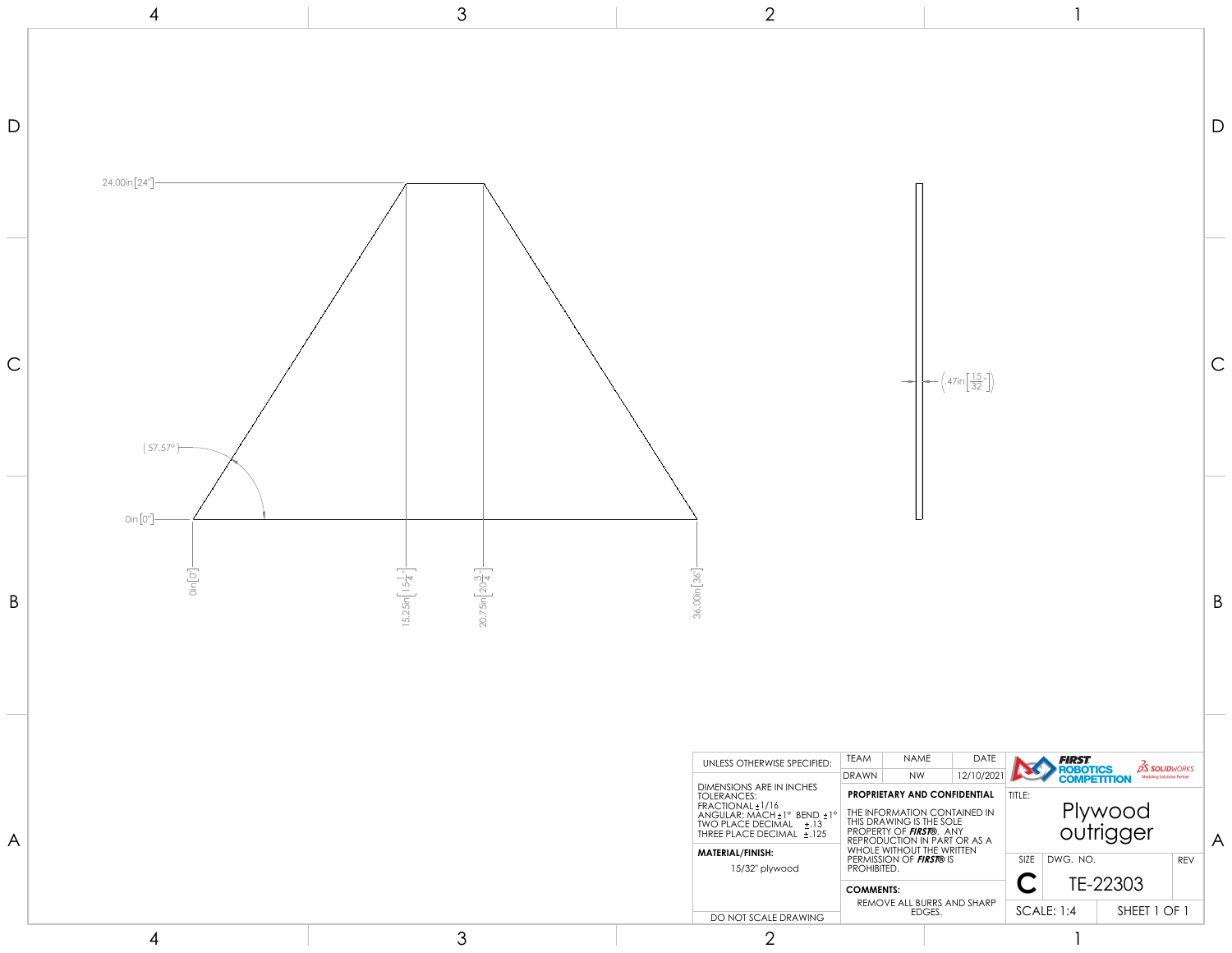



| UNLESS OTHERWISE SPECIFIED:                                                                                                                                      | <b>TEAM</b>      | <b>NAME</b>                                                                                                                                                        | <b>DATE</b>             |                   | <i>FIRST</i>                                                                              |              |   |            |  |
|------------------------------------------------------------------------------------------------------------------------------------------------------------------|------------------|--------------------------------------------------------------------------------------------------------------------------------------------------------------------|-------------------------|-------------------|-------------------------------------------------------------------------------------------|--------------|---|------------|--|
|                                                                                                                                                                  | <b>DRAWN</b>     | 12/10/2021<br><b>NW</b>                                                                                                                                            |                         |                   | <b>SS SOLIDWORKS</b><br><b>ROBOTICS</b><br><b>Modeling Solutions Partner</b><br>MPFTITION |              |   |            |  |
| DIMENSIONS ARE IN INCHES<br>TOLERANCES:<br>FRACIIONAL±1/16<br>$ANGULAR: MACH±1°$ BEND $±1°$<br>±.13<br><b>TWO PLACE DECIMAL</b><br>THREE PLACE DECIMAL<br>$+125$ |                  | <b>PROPRIETARY AND CONFIDENTIAL</b><br>THE INFORMATION CONTAINED IN<br>THIS DRAWING IS THE SOLE<br>PROPERTY OF <b>FIRSTO</b> . ANY<br>REPRODUCTION IN PART OR AS A | TITLE:<br>1.25x48 sched |                   |                                                                                           |              | Д |            |  |
| MATERIAL/FINISH:                                                                                                                                                 |                  | <b>WHOLE WITHOUT THE WRITTEN</b><br>PERMISSION OF <b>FIRST®</b> IS                                                                                                 |                         | <b>SIZE</b>       | DWG. NO.                                                                                  |              |   | <b>REV</b> |  |
| 1.25 sched 40 black steel                                                                                                                                        |                  | PROHIBITED.                                                                                                                                                        |                         |                   |                                                                                           |              |   |            |  |
| pipe                                                                                                                                                             | <b>COMMENTS:</b> |                                                                                                                                                                    |                         |                   |                                                                                           | TE-22304     |   |            |  |
| REMOVE ALL BURRS AND SHARP                                                                                                                                       |                  |                                                                                                                                                                    |                         | <b>SCALE: 1:5</b> |                                                                                           | SHEET 1 OF 1 |   |            |  |
| DO NOT SCALE DRAWING                                                                                                                                             |                  | EDGES.                                                                                                                                                             |                         |                   |                                                                                           |              |   |            |  |
|                                                                                                                                                                  |                  |                                                                                                                                                                    |                         |                   |                                                                                           |              |   |            |  |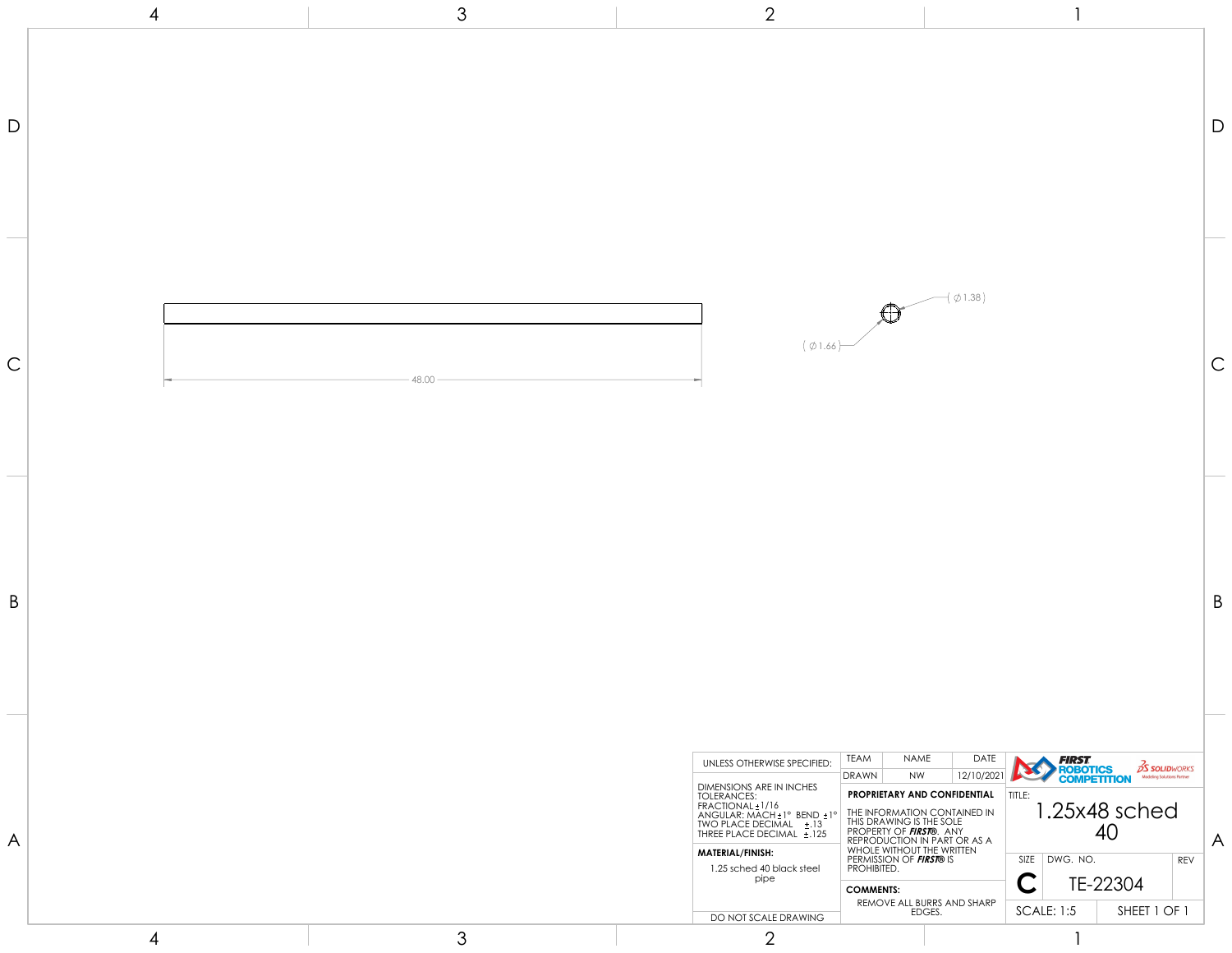

1

| UNLESS OTHERWISE SPECIFIED:                                                                                                                                                            | <b>TEAM</b>                                                                                                                                                        | <b>NAME</b><br><b>DATE</b>                                                 |  |                                                                                                  | FIRST    |  |  |            |  |
|----------------------------------------------------------------------------------------------------------------------------------------------------------------------------------------|--------------------------------------------------------------------------------------------------------------------------------------------------------------------|----------------------------------------------------------------------------|--|--------------------------------------------------------------------------------------------------|----------|--|--|------------|--|
|                                                                                                                                                                                        | 1/4/2022<br><b>NW</b><br><b>DRAWN</b>                                                                                                                              |                                                                            |  | <b>DS SOLIDWORKS</b><br><b>ROBOTICS</b><br><b>Modeling Solutions Partner</b><br><b>MPETITION</b> |          |  |  |            |  |
| DIMENSIONS ARE IN INCHES<br>TOLERANCES:<br>FRACIIONAL±1/16<br>$ANGULAR: MACH \pm 1^{\circ}$ BEND $\pm 1^{\circ}$<br><b>TWO PLACE DECIMAL</b><br>±.13<br>$+.125$<br>THREE PLACE DECIMAL | <b>PROPRIETARY AND CONFIDENTIAL</b><br>THE INFORMATION CONTAINED IN<br>THIS DRAWING IS THE SOLE<br>PROPERTY OF <b>FIRST®</b> . ANY<br>REPRODUCTION IN PART OR AS A |                                                                            |  | TITLE:<br>2x6 foot                                                                               |          |  |  |            |  |
| <b>MATERIAL/FINISH:</b><br>2x6 pine, KD                                                                                                                                                |                                                                                                                                                                    | WHOLE WITHOUT THE WRITTEN<br>PERMISSION OF <b>FIRST®</b> IS<br>PROHIBITED. |  | <b>SIZE</b><br>DWG. NO.                                                                          |          |  |  | <b>REV</b> |  |
|                                                                                                                                                                                        | <b>COMMENTS:</b>                                                                                                                                                   |                                                                            |  |                                                                                                  | TE-22305 |  |  |            |  |
|                                                                                                                                                                                        |                                                                                                                                                                    | REMOVE ALL BURRS AND SHARP                                                 |  | <b>SCALE: 1:4</b><br>SHEET 1 OF 1                                                                |          |  |  |            |  |
| DO NOT SCALE DRAWING                                                                                                                                                                   |                                                                                                                                                                    | EDGES.                                                                     |  |                                                                                                  |          |  |  |            |  |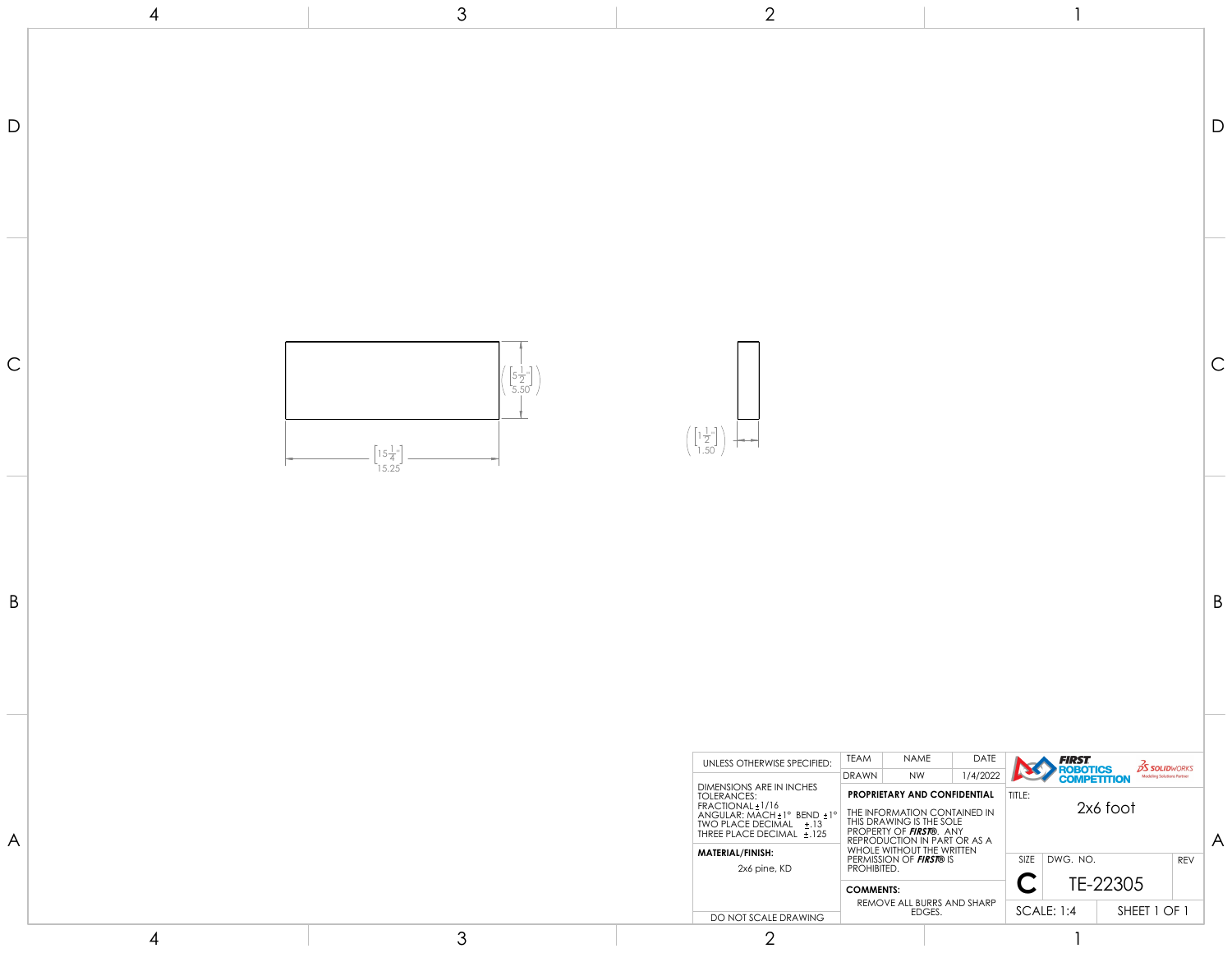| $\left[\frac{15}{32}\right]$ |
|------------------------------|



1

| UNLESS OTHERWISE SPECIFIED:                                                                                                                                                         | <b>TEAM</b>                                          | <b>NAME</b>                                                                                                                                                                                              | <b>DATE</b> |                                                                              | <i>FIRST</i>      |          |              |            |  |
|-------------------------------------------------------------------------------------------------------------------------------------------------------------------------------------|------------------------------------------------------|----------------------------------------------------------------------------------------------------------------------------------------------------------------------------------------------------------|-------------|------------------------------------------------------------------------------|-------------------|----------|--------------|------------|--|
|                                                                                                                                                                                     | <b>DRAWN</b>                                         | <b>NW</b>                                                                                                                                                                                                | 12/30/2021  | <b>OS SOLIDWORKS</b><br><b>ROBOTICS</b><br><b>Modeling Solutions Partner</b> |                   |          |              |            |  |
| DIMENSIONS ARE IN INCHES<br>TOLERANCES:<br>FRACIIONAL±1/16<br>$ANGULAR: MACH±1°$ BEND $±1°$<br>TWO PLACE DECIMAL<br>$\pm .13$<br>THREE PLACE DECIMAL<br>$+.125$<br>MATERIAL/FINISH: |                                                      | <b>PROPRIETARY AND CONFIDENTIAL</b><br>TITLE:<br>THE INFORMATION CONTAINED IN<br>THIS DRAWING IS THE SOLE<br>PROPERTY OF <b>FIRSTO.</b> ANY<br>REPRODUCTION IN PART OR AS A<br>WHOLE WITHOUT THE WRITTEN |             |                                                                              | 15/32" horizontal |          |              |            |  |
| 15/32 plywood                                                                                                                                                                       | PERMISSION OF <b>FIRST®</b> IS<br><b>PROHIBITED.</b> |                                                                                                                                                                                                          |             | <b>SIZE</b>                                                                  | DWG. NO.          |          |              | <b>REV</b> |  |
|                                                                                                                                                                                     | <b>COMMENTS:</b>                                     | REMOVE ALL BURRS AND SHARP                                                                                                                                                                               |             |                                                                              |                   | TE-22306 |              |            |  |
| DO NOT SCALE DRAWING                                                                                                                                                                |                                                      | EDGES.                                                                                                                                                                                                   |             |                                                                              | <b>SCALE: 1:8</b> |          | SHEET 1 OF 1 |            |  |